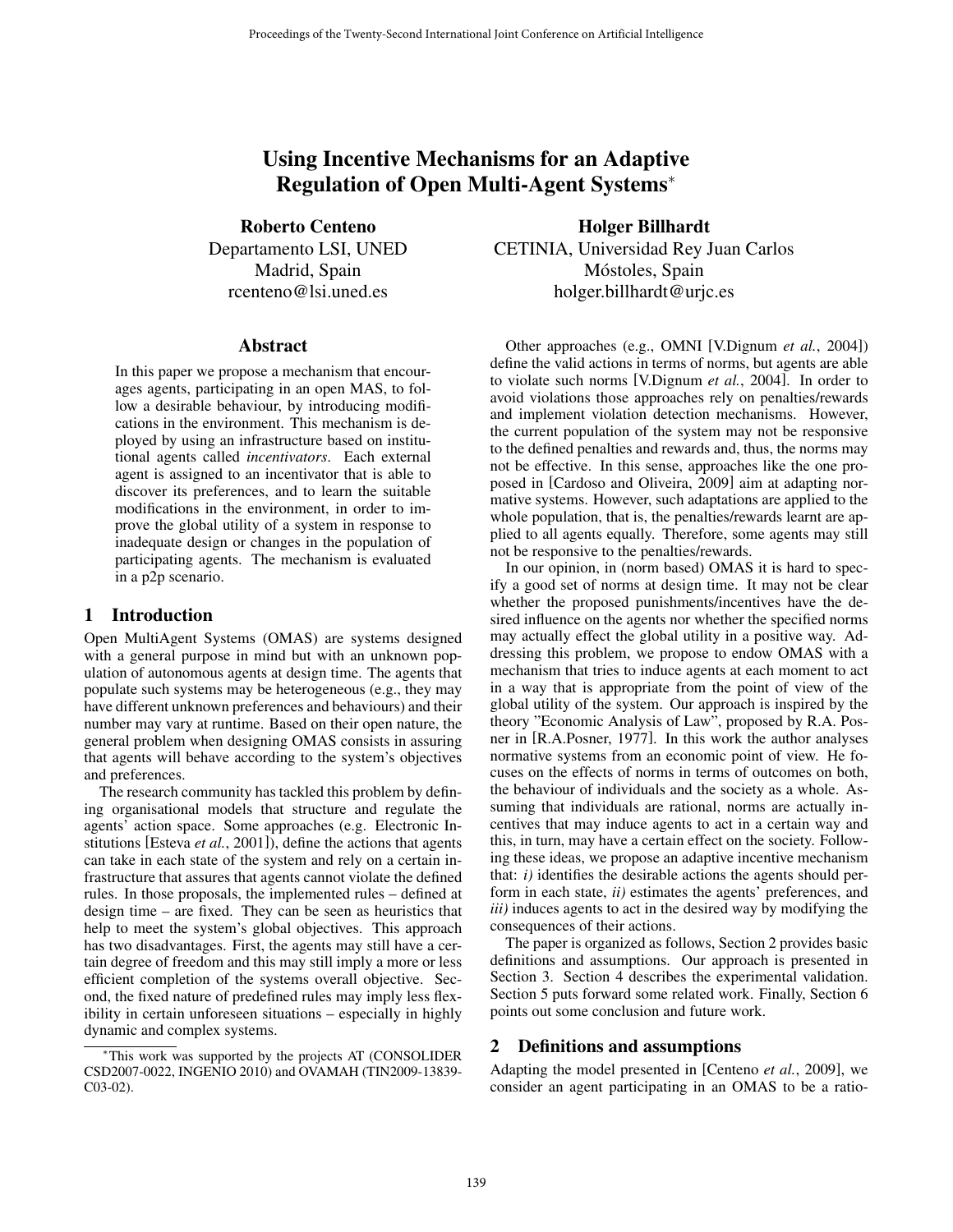nal utility maximizer defined as a tuple  $\langle S, g, \mathcal{U}, t, s_0 \rangle$ ; where S is the set of internal states of the agent  $(s_0)$  is the initial state);  $g : \mathcal{X}' \times \mathcal{S} \to \mathcal{S}$  is the agent's state transition function that assigns a new internal state to the current state and a partial observation of an environmental state  $x' \in \mathcal{X}'$ ;  $U : \mathcal{S} \to \mathbb{R}$  is the utility function that assigns a value to each possible internal state; and  $t$  is the agent's decision function such that  $t : S \rightarrow A$  follows the principle of maximising the expected utility. That is,  $t(s) = argmax_{a \in \mathcal{A}} eu(a, s)$  =  $argmax_{a \in \mathcal{A}} \sum_{s' \in \mathcal{S}} \mathcal{U}(s') \cdot \overline{P_s}(s'|s, a)$ , where A is the set of possible actions;  $eu(a, s)$  is the expected utility of performing the action a in the state  $s$ ;  $\mathcal{U}(s')$  is the utility of the state s' estimated by the agent; and  $\overline{P_s}(s'|s, a)$  is the agents' estimate, at state  $s$ , of the probability that state  $s'$  will occur when a is executed in state s.

Agents act within an OMAS that defines their environment. We use X to denote the environmental state space.  $U_O: \mathcal{X} \rightarrow$  $\mathbb R$  is the utility function of the system that assigns a value to each state.  $U_O$  encodes the design objectives of the system. From the point of view of the designer of the OMAS, the problem consists of how to assure the maximization of the system's utility assuming that agents will try to optimise their own individual utilities. In our approach we propose to use an incentive mechanism for this task [Centeno *et al.*, 2009].

Our notion of "incentive" is slightly different to the usual consideration of incentives to be something positive. In our work, we consider that incentives are any kind of modifications to the environment that have the aim to make a desirable action  $a_i$  more attractive than other alternatives  $\{a_s, a_v, ...\}$ and such that a rational agent would decide to take  $a_i$ . Thus, an incentive is a modification introduced in the environment which can be interpreted in a different way by different agents. In this sense, the notion of positive and negative depend on the preferences of each agent. The rationale behind this is that changing the consequences of actions may produce variations in the expected utility of agents and, thus, may change their behaviour.

In addition to the rationality of agents, we make the following assumptions:

- Assumption 1: the action space in the system is finite.
- Assumption 2: the environment of a system can be discretized by a finite set of attributes:  $\mathcal{X} = \{X_1, \ldots, X_n\}.$ An environmental state  $x_i \in \mathcal{X}$  can be modelled as a set of tuples  $x_{i,j} = \langle attribute, value \rangle$  assigning a value to each attribute. The incentive mechanism has permission to modify the values of at least some of those attributes.
- Assumption 3: the OMAS has a multi-attribute utility function ([R.L.Keeney and H.Raiffa, 1993]) defined over some attributes of the environment. The attributes are additively independent. That is, the utility function

can be expressed as: 
$$
U_O(x_i) = \sum_{i=1}^n w_i \cdot u_{i,j}
$$
 where  $u_{i,j}$ 

is the utility of the attribute  $x_{i,j}$  in the state  $x_i$  and  $w_i$  is the weight of such an attribute. Their preferences do not have to be aligned with the preferences of the system.

• Assumption 4: agents are sensitive to at least one of the environmental attributes incentivators are authorized

to modify. That is, given such an attribute, they prefer certain values over others.

## 3 Incentive mechanism

The proposed incentive mechanism accomplishes two basic tasks: *i)* selecting the actions to be promoted in order to improve the global utility of the system; and *ii)* performing the required changes in the environment in order to make the desired actions more attractive for the agents.

Whereas in standard normative approaches both tasks are solved at design time (by specifying norms), we propose to solve them at runtime. We use learning algorithms that allow to adapt the incentive mechanism to the current agent population as well as to possible changes in the environment.

We propose to deploy the incentive mechanism as an infrastructure composed of a set of institutional agents called *incentivators*. Each agent is assigned to an incentivator that aims to discover its preferences and tries to learn how to stimulate the agent by modifying the consequences of its actions. That is, there is a 1-1 relation between external agents and incentivators. This means, incentives are provided on an individual basis and may be very different for different agents. Furthermore, incentivators can communicate with each other allowing them to coordinate their actions.

#### 3.1 Discovering agents' preferences

The action selection mechanism of rational agents is based on an ordering over actions, in terms of expected utility. In order to induce such agents to perform a certain action, an incentive mechanism could either modify the consequences of that action in such a way that the resulting state is more attractive, or it could modify the consequences of the rest of the actions in order to make them less attractive. If the agent's preferences are known, this becomes a relatively easy task. However, in open systems, agents' preferences are unknown and, thus, have to be discovered.

One approach to preference elicitation is to enquire agents. Based on the responses, the utility functions can be estimated [C.Boutilier *et al.*, 2005]. However, this approach has obvious disadvantages, e.g. agents could lie. Alternatively, we propose to use a non-intrusive approach where the incentivators discover their agents' preferences by observing their behaviour in response to given incentives. The characteristics of this process are: *i)* it is a learning process; *ii)* it is independent, i. e., incentivators do not require coordination; and *iii)* an incentivator receives an immediate local reward (agent's reaction). With these characteristics in mind, we have chosen Q-learning with immediate rewards and  $\epsilon$ -greedy action selection [C.Watkins, 1989] as a mechanism to carry out this task. For the sake of simplicity, we split the process into two different but related learning process. On one hand, the incentivator has to discover the attributes that affect an agent's utility function, and, on the other hand, it has to identify the values those attributes should take in order to make an agent change its behaviour<sup>1</sup>.

<sup>&</sup>lt;sup>1</sup>The focus is on how to persuade agents by learning which attributes have some influence on their behaviour. That is, incentivators do not actually model agents' utility functions.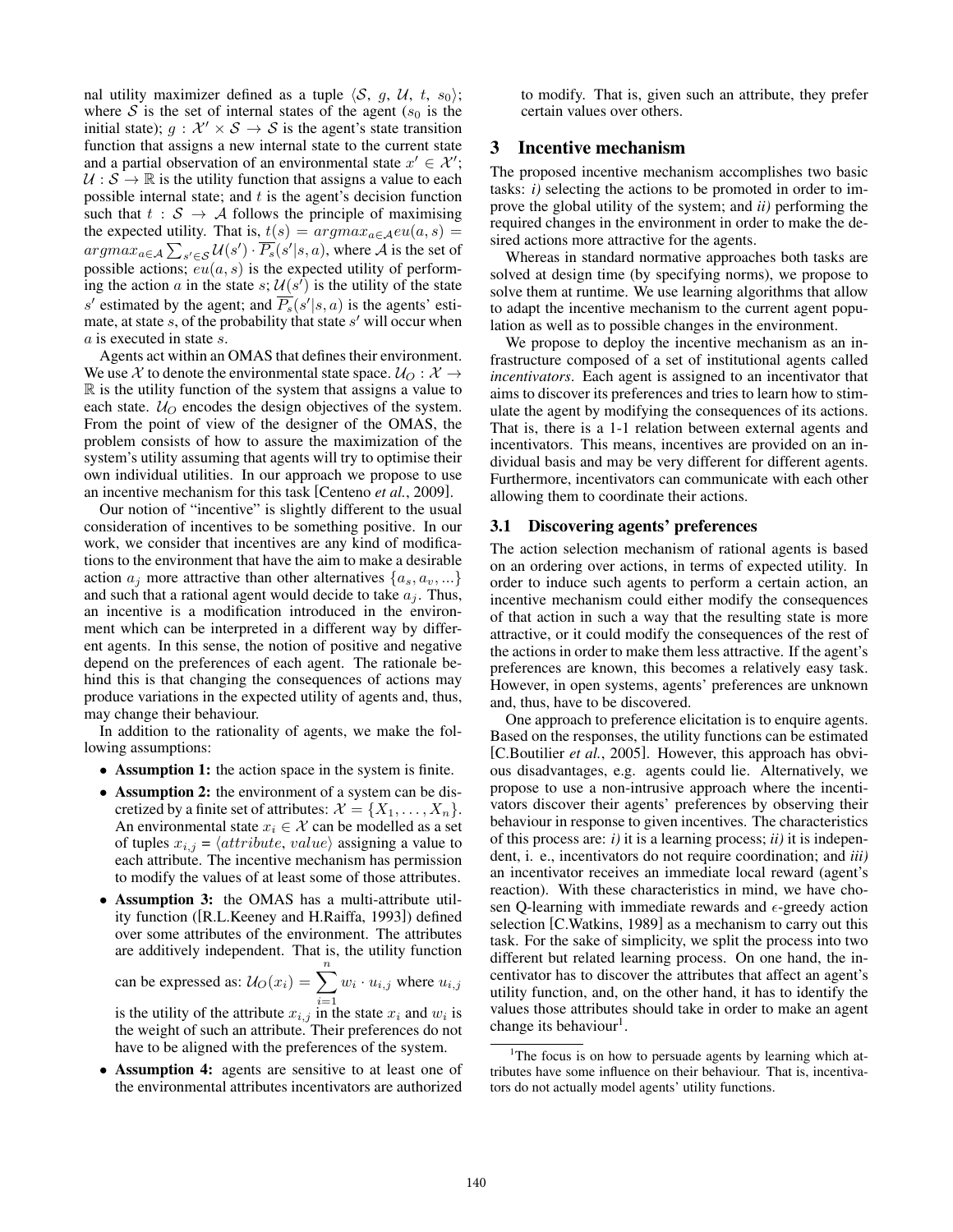#### Learning the attributes that influence agents' behaviour

In the scope of Q-learning, the action space  $Z_i$  of the incentivator for agent  $aq_i$  is composed of the attributes the incentivator is authorised to modify in the system. More formally:  $Z_i \subseteq \{X_1, \ldots, X_n\}$ ; where  $X_i$  are attributes belonging to the environmental state of the system. Thus, when the incentivator takes the action  $z_{i,j}$  this means that the attribute  $X_j$  will be modified. After that, it receives a reward that rates that action, and the action-value function estimation is updated with the typical update function of the Q-learning algorithm:

$$
\mathcal{Q}_{t+1}(z_{i,j}) = \mathcal{Q}_t(z_{i,j}) + \alpha \cdot [\mathcal{R}_t(z_{i,j}) - \mathcal{Q}_t(z_{i,j})] \tag{1}
$$

where  $\alpha$  is the learning rate and  $\mathcal{R}_t(z_{i,j})$  the reward. As we said before, the idea is to discover an agent's preferences by observing how it reacts to the selected modifications. In this sense we rate positively an action if the agent performs the action the incentivator intended, and negatively if not. This is captured with the following reward function:

$$
\mathcal{R}_t(z_{i,j}) = \begin{cases}\n+1 & \text{if } ag_i \text{ performed the action} \\
-1 & \text{i.o.c.} \n\end{cases}
$$
\n(2)

Besides, in order to explore new attributes, a random selection is made with probability  $\epsilon$ , and the highest q-value attribute (*greedy* action) is exploited (chosen in the next step) with probability  $(1 - \epsilon)$ .

#### Learning the values of attributes

The next step in the learning process is to learn the most effective value of the selected attribute. The characteristics of this problem are the same as in the attribute learning process. Again, we use Q-learning with immediate rewards and  $\epsilon$ -greedy action selection. In this case, the action space  $Y_{i,j}$ of the incentivator for agent  $ag_i$  depends on the attribute  $X_j$ selected previously by the attribute learning algorithm. It is composed of the different values that  $X_j$  may take. Formally:  $Y_{i,j} = \{value \in \left[ value_{X_j}^{min}, value_{X_j}^{max} \right]$  $\Big]$  }; where *value* stands for the set of different values the attribute  $X_j$ may take<sup>2</sup>. As update and reward functions we use the same formulae as before (equations 1 and 2).

Combining both learning phases, in each step an incentivator proposes a modification – a new value for a pair  $x_i^* = \langle attribute, value \rangle$ . Over time,  $x_i^*$  eventually converges towards a pair that influences the behaviour of agent  $a g_i$ .

#### 3.2 Identifying desirable actions

As we have introduced previously, the incentive mechanism has to decide which actions should be incentivized in order to improve the system's utility. In scenarios where the outcome of the action performed by an agent does not depend on the actions taken by others, these actions could be determined locally. However, in many common situations the outcome of an action depends on the joint action of all participating agents. In order to account for this fact, all incentivators should work as a team so as to coordinate the actions to be promoted. The main problem in order to carry out such a task is that incentivators have just a local view of the system – the result of the action performed by "their agents".

Therefore, this process should have the following capabilities: *i)* learning a joint action in a cooperative way; *ii)* dealing with the lack of information about the actions taken by other members of the team; and *iii)* dealing with immediate local rewards. With this in mind, incentivators are endowed with a reinforcement multiagent cooperative learning algorithm that updates the action-value function estimation with the typical Q-learning function (equation 1). As reward function we use the global utility, that is calculated by aggregating the local rewards through a gossip-based algorithm.

## Incentivator's action space

The first issue that needs to be addressed, is determining the action set of an incentivator in this learning task. It is composed of the set of actions its agent  $(aq_i)$  can take in the current situation, combined with the attribute modification selected by the attribute learning algorithm described earlier. Formally:  $V_i \subseteq \{\emptyset, \beta_{i,1}, \ldots, \beta_{i,n}\}\;$ , where  $\emptyset$  is the *skip* action; and  $\beta_{i,j} = \langle a_{i,j}, x^*_{i,j} \rangle$ , where  $a_{i,j}$  stands for an action agent  $ag_i$  can perform in the current situation; and  $x^*_{i,j}$  is the attribute modification selected as result of the learning process explained in 3.1. When an incentivator takes the action  $\beta_{i,j}$ , this means that the action  $a_{i,j}$  should be made more attractive by modifying its consequences through a change of the  $\langle attribute, value \rangle$  pair  $x_{i,j}^*$ . The action  $\emptyset$  means that none of the actions will be promoted (e.g. none of the parameters of the environment will be changed).

#### Calculating the reward

After taking an action ( $v_{i,j} \in V_i$ ), the incentivator i receives a reward that rates such an action, and the action-value function estimation is updated by using the corresponding formula (equation 1). This reward is calculated as follows:  $\mathcal{R}_t(v_{i,j}) = \overline{\mathcal{U}}_i(x)$ ; where  $\overline{\mathcal{U}}_i(x)$  is the incentivator's estimation of the global utility in the environmental state  $x$  reached after the last step. Since an incentivator has only a local view of the system, it can calculate  $\overline{U}_i(x)$  only based on its local perception of the environment<sup>3</sup>. In order to take into account the actions taken by other incentivators, it should transform its local estimation into an estimation of the global utility. Based on the assumption of additive independence of the attributes in the system's utility function (Assumption 3), the global utility can be estimated by aggregating the local utility estimations of all incentivators. In order to perform this task, each incentivator is endowed with the gossip-based aggregation algorithm presented in [M.Jelasity *et al.*, 2005].

| a) active thread                                                                           | <b>b</b> ) passive thread                                                                  |
|--------------------------------------------------------------------------------------------|--------------------------------------------------------------------------------------------|
| <b>do</b> once each $\delta$ time steps                                                    | loop                                                                                       |
| $i \leftarrow getIncentivator()$                                                           | $\bar{\mathcal{U}}_i(x) \leftarrow receive(*)$                                             |
| send $\bar{U}_i(x)$ to j                                                                   | send $\bar{\mathcal{U}}_i(x)$ to sender $(\bar{\mathcal{U}}_i(x))$                         |
| $\bar{\mathcal{U}}_i(x) \leftarrow receive(j)$                                             | $\bar{\mathcal{U}}_i(x) \leftarrow update(\bar{\mathcal{U}}_i(x), \bar{\mathcal{U}}_i(x))$ |
| $\bar{\mathcal{U}}_i(x) \leftarrow update(\bar{\mathcal{U}}_i(x), \bar{\mathcal{U}}_i(x))$ | end loop                                                                                   |
|                                                                                            |                                                                                            |

Table 1: Gossip-based algorithm executed by an incentivator

The idea is that each incentivator holds a local value, and

<sup>&</sup>lt;sup>2</sup>This approach requires the set of values to be discrete. In case it is continuous, it should be discretized previously.

<sup>&</sup>lt;sup>3</sup>We assume that incentivators know the system's utility function.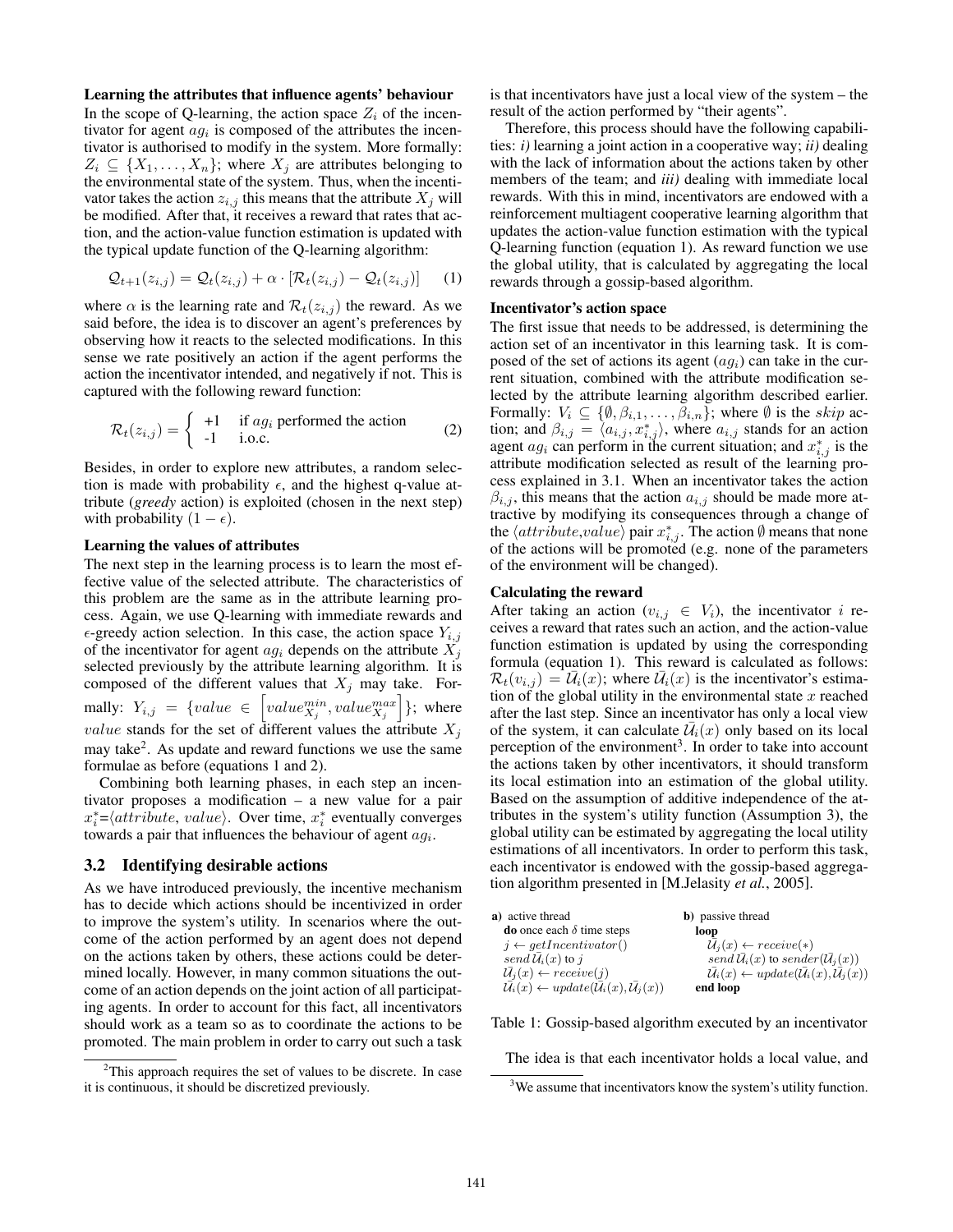by exchanging messages with its neighbours the local values are aggregated by using some aggregation function. Two different threads are executed (see table 1). The active thread periodically initiates an information exchange with a random incentivator  $j$  by sending a message containing the local utility estimation  $\overline{U}_i(x)$  and waits for a response with the utility estimation  $\overline{U}_j(x)$  from incentivator j. On the other hand, the passive thread waits for messages sent by other incentivators and replies with the local utility estimate. The update method updates the local utility estimation by aggregating the current value and the received value. In our particular use case (see Section 4), we have chosen the average. Therefore,  $update(\bar{U}_i(x), \bar{U}_j(x))$  returns  $(\bar{U}_i(x) + \bar{U}_j(x))/2$ . This function decreases the variance over the set of all local estimates of the global utility.

#### 3.3 Interaction between agents and incentivators

Two different types of interactions could be performed between an incentivator and its agent. On one hand, in order to enable agents to reason about incentives, the incentivator informs its agents about the consequences of the desirable actions. Before an agent selects a new action, it will query the incentivator asking for the possible new consequences of the actions the agent considers<sup>4</sup>.

On the other hand, each incentivator observes the reaction of "its" agents to the proposed incentives. This information provides feedback for the preference learning algorithm described earlier. It should be noted that it is possible that an agent may perform an action because of its own interests (and not because of the proposed incentive). We do not have any mean to distinguish such situations. We assume that the exploration/exploitation process will detect such situations and converge to an estimation of the agent's preferences.

## 4 Case study: a P2P system

We have chosen a peer-to-peer (p2p) file sharing scenario for evaluating our approach. Such scenarios are clear examples of open systems where the objectives of individuals may not coincide with the objectives of the system.

In such systems normally only few peers (*seeders*) have the whole information; and the rest of peers (*leechers*) download pieces by using a particular protocol. We focus on peers sharing a file with the BitTorrent protocol [B.Cohen, 2008]. Following this protocol, a file is split in pieces of 256KB each and every piece is split in 16 sub-pieces called *blocks*. Peers exchange blocks and each block can be downloaded from different peers. For the sake of simplicity we leave out the phases in which peers and data are identified and peers get a list of neighbours to communicate with. We just focus on the phase carried out to get each block. In this phase, each peer sends a *bitfield* message to its neighbours asking for their file status. After that, the peer has to decide which neighbours will be asked for the next block to download. A *request* message is sent to the selected peers. When a peer receives a request message it has to decide whether the requested block will be uploaded or not. Once a peer accepts the request, it sends a *piece* message containing the requested block. Immediately, the receiver of the piece sends a *cancel* message to the other neighbours it asked for the same block. When the download is finished, a *have* message is sent to the agent's neighbours in order to update their file status.

#### 4.1 P2P system model

Regarding the most common problems in p2p systems (e.g. non-cooperation of peers, flooding of the network, etc. [D.Hales, 2004]), the objectives of the system could be specified as follows: *i)* peers should download/upload as many files/blocks as possible in order to increase the number of available files; *ii)* the usage of the network should be as low as possible; and *iii)* the time spent on downloading files should be as short as possible in order to avoid an overload of the network. These objectives are captured by the following multiattribute utility function:  $U_O(x) = U_{files} \cdot w_0 + U_{blocks}(x) \cdot w_1$ +  $U_{C_n}(x) \cdot w_2 + U_{C_t}(x) \cdot w_3$ .  $U_{files}(x)$ , is the utility of the number of already downloaded files.  $\mathcal{U}_{blocks}(x)$  represents the utility of the number of downloading/uploading blocks in the state  $x$  (the greater the number of downloading/uploading blocks, the greater is the utility).  $U_{C_n}(x)$  is the utility of the usage of the network in state  $x$ . Following the work presented in [J.Campos *et al.*, 2009], this parameter is defined as *network cost* and represents the sum of the network usage of each message  $(c_{m_i})$  sent in the network.

It is calculated as follows:  $C_n=$  $\overbrace{ }^{ \# msgs}$  $\sum_{i=0}^{\infty} c_{m_i}$ , such that,  $c_{m_i} =$ 

 $m_{length} \cdot Lat(m_{org}, m_{dst})$ ; where  $m_{length}$  is the length of a message, and  $Lat(m_{org}, m_{dst})$  is the latency between the origin and destination<sup>5</sup>. The lower the network cost, the greater is the utility. Finally,  $U_{C_{t}}(x_i)$  is the utility of the time spent on downloading a file (*time cost*). The shorter the time cost, the greater is the utility. The partial utilities  $\mathcal{U}_x$  are calculated, in case of maximization, as the ratio between the actual value of the parameter  $x$  divided by its maximum possible value in the current state, (1 minus the ratio in case of minimization).  $w_0, w_1, w_2, w_3$  allow us to weight the attributes.

#### 4.2 Peer agent model

Peers are modelled as rational agents. We focus on two decisions peers have to take: *i)* to decide to how many neighbours they will send a request asking for the next block to download; and *ii)* to decide how many requests should be accepted (i.e., how many piece messages are sent). Accordingly, the action space of a peer is:  $A = \{send_{Piece}(n),\}$  $send_{Request}(n), skip\}$ , where *n* is the number of neighbours it sends a piece/request message.

We assume that peers have to pay a regular fee in order to connect to the network by using a certain bandwidth. Besides, a peer has a file it is sharing and whose status can be partially or completely downloaded. We assume that a peer knows the latency with all its neighbours; and its file status is updated when *have* messages are received.

The attributes that may have some influence on a peer's preferences are bandwidth, fee, number of download-

<sup>&</sup>lt;sup>4</sup>We suppose rational agents will always use this "service" since it is in their own interest.

<sup>&</sup>lt;sup>5</sup>Latency is assumed to be constant and symmetric.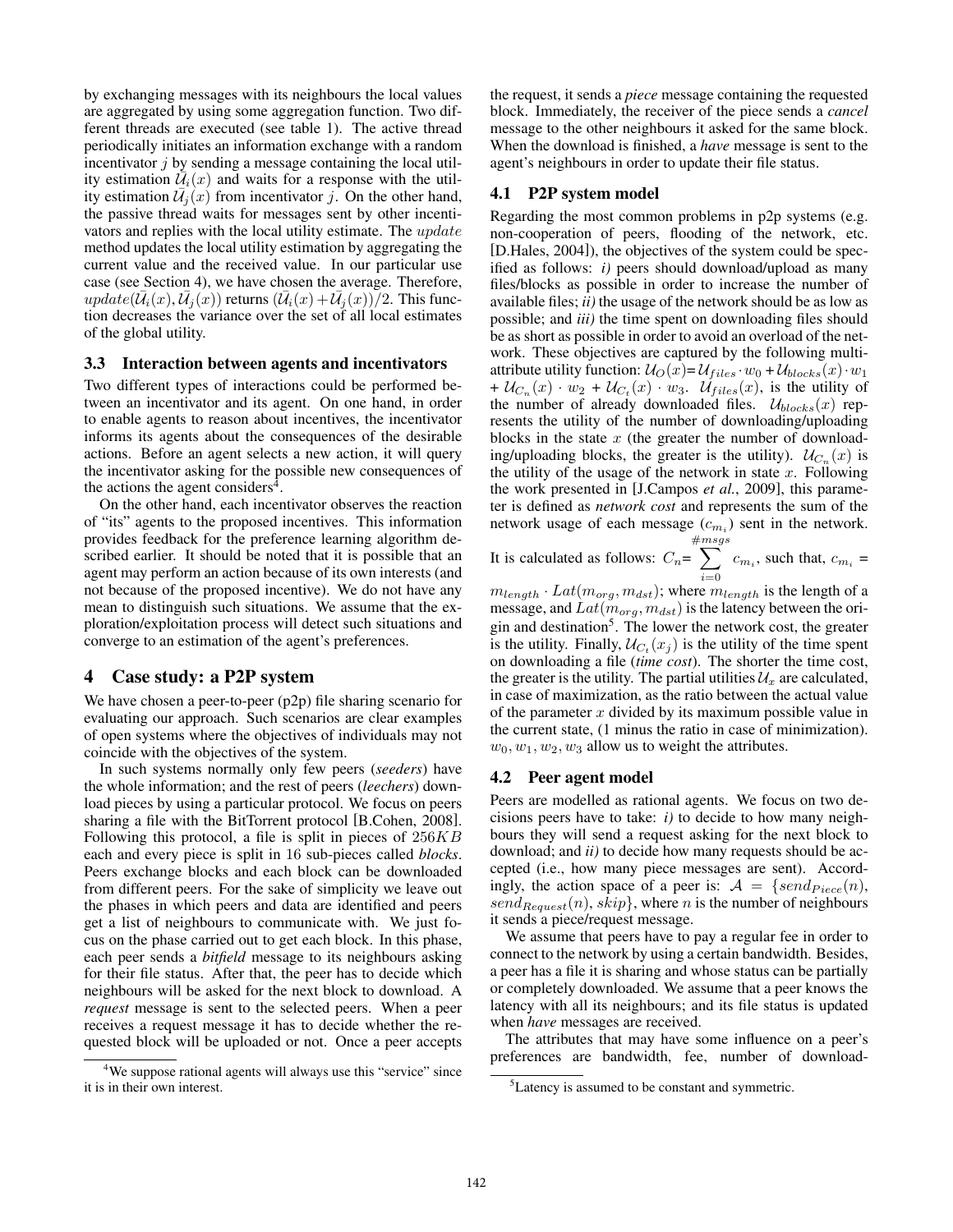| files to share           | files=1; size=15 blocks          | latencies randomly in   | $[10, 400]$ ms             |
|--------------------------|----------------------------------|-------------------------|----------------------------|
| bandwidths randomly in   | $\{640, 1024, 2048, 4096\}$ Mb/s | agent's fee randomly in | $[10, 50]$ with steps= $5$ |
| messages length          | piece=128Bytes                   | incentivators messages  | $length=1$ Byte            |
|                          | request, cancel=1Byte            | time steps equivalence  | 1 timeStep = $10ms$        |
| messages ttl             | ttl=6 time steps                 | system utility function | $w_0$ =0.5 $w_1$ =0.2      |
| number of peers (agents) | -50                              |                         | $w_2$ =0.125 $w_3$ =0.175  |
| learning alg. parameters | $\alpha$ =0.9 $\epsilon$ =0.1    | q-values initialisation | 1 (maximum value)          |
| neighbours per peer      | [2, 4]                           | percentage of seeder    | $\leq 35\%$                |

Table 2: Experimental setup

ing/uploading blocks and time spent on downloading a file. They are captured by using the following multi-attribute utility function:  $\mathcal{U}(x) = \mathcal{U}_{bw}(x) \cdot w_4 + \mathcal{U}_{fee}(x) \cdot w_5 + \mathcal{U}_{down}(x) \cdot w_7$  $w_6 + \mathcal{U}_{up}(x) \cdot w_7 + \mathcal{U}_t(x) \cdot w_8$ ; where  $\mathcal{U}_{bw}(x)$  is the utility of the bandwidth rate - the bandwidth regarding to the available bandwidth;  $\mathcal{U}_{fee}(x)$  represents the utility of the fee that a peer is paying;  $\mathcal{U}_{down}(x)$  stands for the utility of the number of downloading blocks;  $\mathcal{U}_{up}(x)$  is the utility of the number of uploading blocks to other peers;  $\mathcal{U}_t(x)$  is the utility of the time spent on downloading a file; and  $w_4, w_5, w_6, w_7, w_8$  are the weights assigned to each attribute.

## 4.3 Experimental setup

We have carried out experiments that compare two different types of regulation mechanisms: a standard normative system, and the proposed incentive mechanism. The aim of both mechanisms is to improve the system's global utility. In addition, both mechanisms are compared to the case where no regulation takes place. The system has been instantiated with the parameters shown in table 2.

The normative system is based on a set of norms coupled with penalties that are applied when norms are violated. In particular, three norms have been designed at design time, that is, before knowing the population of the system: N1: "It is prohibited to use more bandwidth than  $85\%$ "; N2: "A peer is obliged to upload a block when at least 25% of the bandwidth is available"; and N3: "It is prohibited to request a block to more than the 85% of neighbours". The set of norms is designed according to the global objective of the system. Norm violations are penalised with an increase of the fee in 5 units. Such violations are detected with a 100% efficiency.

Regarding the incentive mechanism, it is deployed by taking advantages of the own nature of p2p systems. That is, incentivators are located at network service providers. Thus, the communication among them will be fast. Incentivators are authorized to modify the bandwidths and the connection fees of peers. So, the action space of agent  $ag_i$ 's incentivator is  $Z_i = \{fee_{ag_i}, bw_{ag_i}\}$  and  $Y_{i, fee} = \{value_{fee_{ag_i}} \in$ [value  $\begin{bmatrix} \text{value}_{feeg_j}, \text{value}_{feeg_i}^{\text{max}} \end{bmatrix}$ } in case the attribute selected is the fee; or  $Y_{i,bw} = \{value_{b w_{agg}} \in [value_{b w_{agg}}^{min}, value_{b w_{agg}}^{max}] \}$ <br>in case it is bandwidth. The actions that can be incentivized in case it is bandwidth. The actions that can be incentivized are  $send_{Piece}(n)$ ,  $send_{Request}(n)$  and  $skip$ , where n can be instantiated by a number of neighbours.

#### 4.4 Experimental results

Using the parameters described above, we have conducted two experiments. In the first one, agents are sensitive to the fee (they prefer lower fees and, thus, the penalties for norm violations are effective). In the second experiment, agents are rather insensitive to changes in the fee and, thus, the effectiveness of the normative system is not assured. In both experiments the system is populated with non-collaborative agents. That is, they are interested in downloading blocks, but not in uploading blocks.

#### Experiment 1: Non-collaborative agents, sensitive to connection fee

In this experiment, the fact that agents are none-collaborative but sensitive to changes in the fee they are paying for connecting to the network is captured by the following weights in their utility function:  $w_4=0.2$ ,  $w_5=0.399$ ,  $w_6=0.3$ ,  $w_7=0.001$ and  $w_8$ =0.1.

Figure 1(a) plots the average utility obtained by all peers participating in the system. As we can see, agents obtain the highest utility when the system is executed without any regulation mechanisms. This seems obvious, because nothing restricts the freedom of agents to act in the way they want to. The second best performance is presented when the incentive mechanism is used. The reason is that agents are regulated by giving incentives, that is, they are incentivized to perform in a certain manner by paying a lower fee, in this particular case. The normative system works quite "bad" regarding the agents utility. That happens because norms restrict agents' behaviour, so, their utility is lower because of the punishments. Regarding the system, figure 1(b) plots the evolution of the utility for each configuration. It shows clearly that the system's utility is low if no regulation takes place. This was expected because the analysed population of peers does not behave according to the system's preferences. On the other hand, the normative and incentive mechanisms work similarly well. The incentive mechanism is a bit "slower" at the beginning due to the learning algorithm, that is, incentivators have to discover that the connection fee is the attribute that has the highest influence on the peers. This is also shown in figure 1(c), which compares the mechanisms regarding to the number of peers that are able to download the whole file and the time spent on it. By using the normative, as well as the incentive mechanism, 49 out of 50 are able to download the whole file. However, the time spent is higher in the case of the incentive mechanism, due to the learning process, as it has been pointed out previously.

Concluding, in this case the "design-time" norms are effective and both, the normative and the incentive mechanism obtain similar results. The normative mechanism performs slightly better which is basically due to the required learning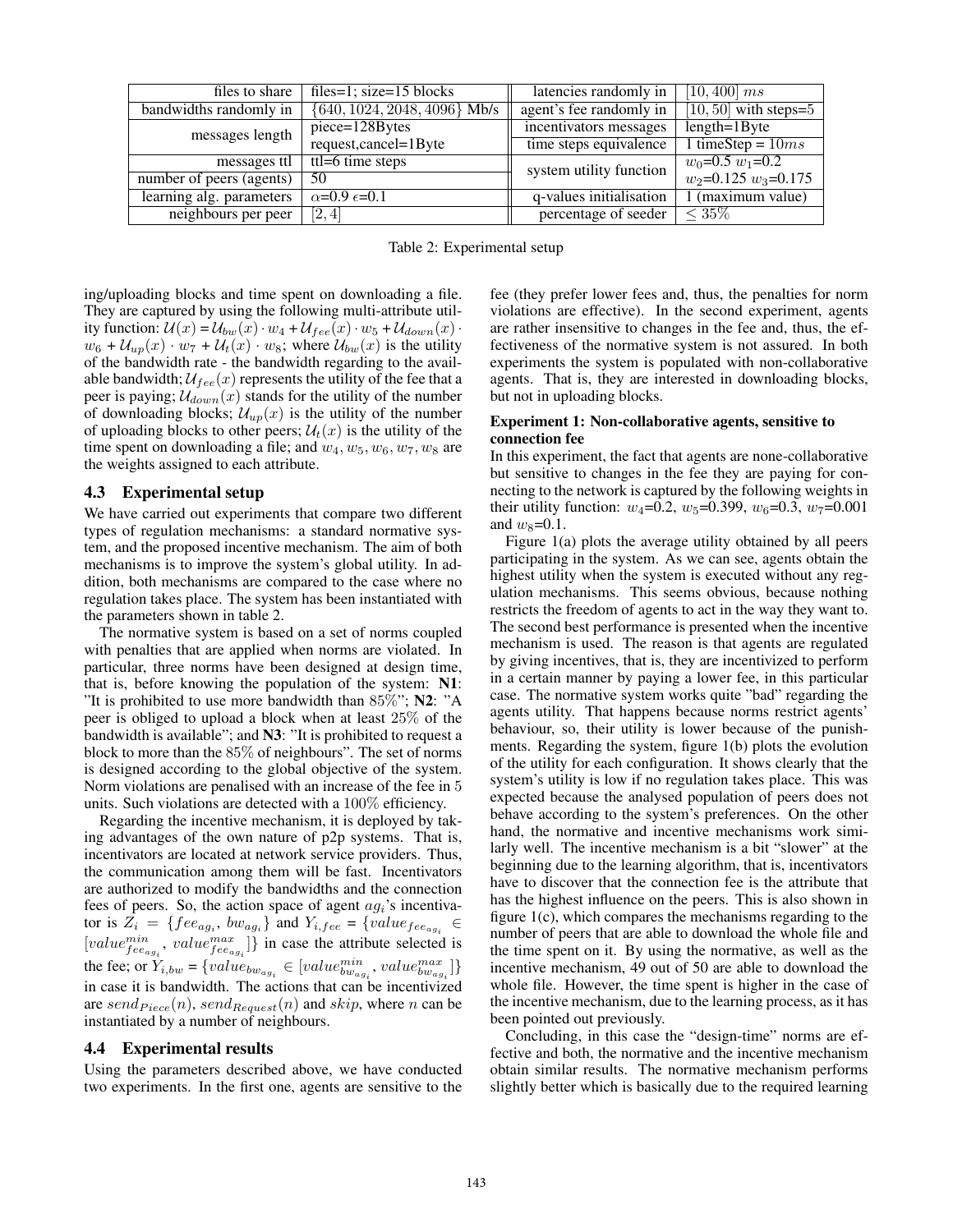

Figure 1: Experimental results: experiment 1

process in the incentive mechanism.

## Experiment 2: Non-collaborative agents, insensitive to the connection fee

In this experiment we have specifically chosen a peer population that is not sensitive to changes in the fee they are paying, e.g., they do not care about increasing fees. This is reflected in the agents' utility function ( $w_4$ =0.2,  $w_5$ =0.001,  $w_6$ =0.399,  $w_7$ =0.001 and  $w_8$ =0.399; in particular  $w_5$ =0.001). This case describes a scenario where the designed norms (all based on an increase in the fee as a punishment) will not be very effective for the given population of agents. This result can be clearly observed in Figure 2. Figure 2(a) plots the average utility obtained by all peers. The results are clearly better when the incentive mechanism is employed. Implicitly, this mechanisms is able to identify that instead of the fee, the bandwidth has an influence on peers' utility. It uses changes in the available bandwidth to make the upload of blocks to other peers attractive. Figure 2(b) plots the utility of the system when it is regulated by the different mechanisms. As it was expected, the system improves its performance when it is regulated by the incentive mechanism because it is able to influence agents' behaviour regarding the sending of their blocks. Finally, in figure 2(c) we can see the number of peers that are able to download the whole file. In the case of the normative and no mechanisms, none of the peers are able to download the files, only the initial seeders have the whole file, that is why the time spent on downloading the files is zero. With the incentive mechanism 48 out of 50 peers download the whole file, spending 7640ms.

It is important to note that the overhead introduced as a consequence of the gossip algorithm is taken into consideration in the *network cost* attribute calculated in the system utility function. That means, the incentive mechanism is beneficial even if the overhead is taken into account. The experiment makes clear that a normative system does not fulfil its goal if the agents are not sensitive to the applied punishments. In contrast, the proposed incentive mechanism is able to adapt to such situations.

# 5 Related work

Many approaches to regulate open MAS rely on the concept of *norm*. As mentioned before, in some approaches (e.g., [Esteva *et al.*, 2001]), norms define the set of allowed actions in each possible state of a system and mechanisms are employed to assure that agents only perform those actions. We think our approach is compatible with such approaches. Our work can be used for inducing a particular action, among all possible valid actions, optimising in that way the system's efficiency. Other approaches, like [V.Dignum *et al.*, 2004], propose to use norms with penalties/rewards and allow agents to violate a norm. In these approaches norms are usually defined at designed time, what implies that some assumptions are made with regard to the parameters that have an influence on agents' preferences. In our work, we do not assume a priori knowledge about agents' preferences; we try to learn such preferences for each agent and, thus, provide a basis for an individualised incentivation/punishment.

In a way, our work is related to mechanism design as it aims at influencing the behaviour of rational agents in a desired direction. However, instead of directly defining the interaction rules of the system, we try to achieve desired behaviour of agents by modifying their environment at runtime. Furthermore, we do not assume that the agents' pay-off functions are known. Instead, we intend to learn which of the environment attributes are relevant for an agent's pay-off, so as to dynamically adjust incentives for it at runtime.

Recently, some papers have been published with a similar focus as ours [Z.Rabinovich *et al.*, 2010; L.Dufton and K.Larson, 2009]. All of them address the problem of how to influence agents' behaviour in order to induce some desirable behaviour. They focus on formal approaches based on environment design techniques, incentive based approaches and behaviour cultivation. Similar to our case, the authors show through experimental evaluations that their approaches effectively induce desirable behaviour.

# 6 Conclusion

In this paper we have put forward an incentive mechanism that is able to induce desirable behaviour by modifying the consequences of actions in open MAS. The mechanism tries to discover which attributes have some influence on agents' preferences and learns how agents can be incentivized. It is deployed by using an infrastructure based on institutional agents called *incentivators*. The incentivators use the Qlearning algorithm to discover agents' preferences by observing how they react to modifications in the environment.